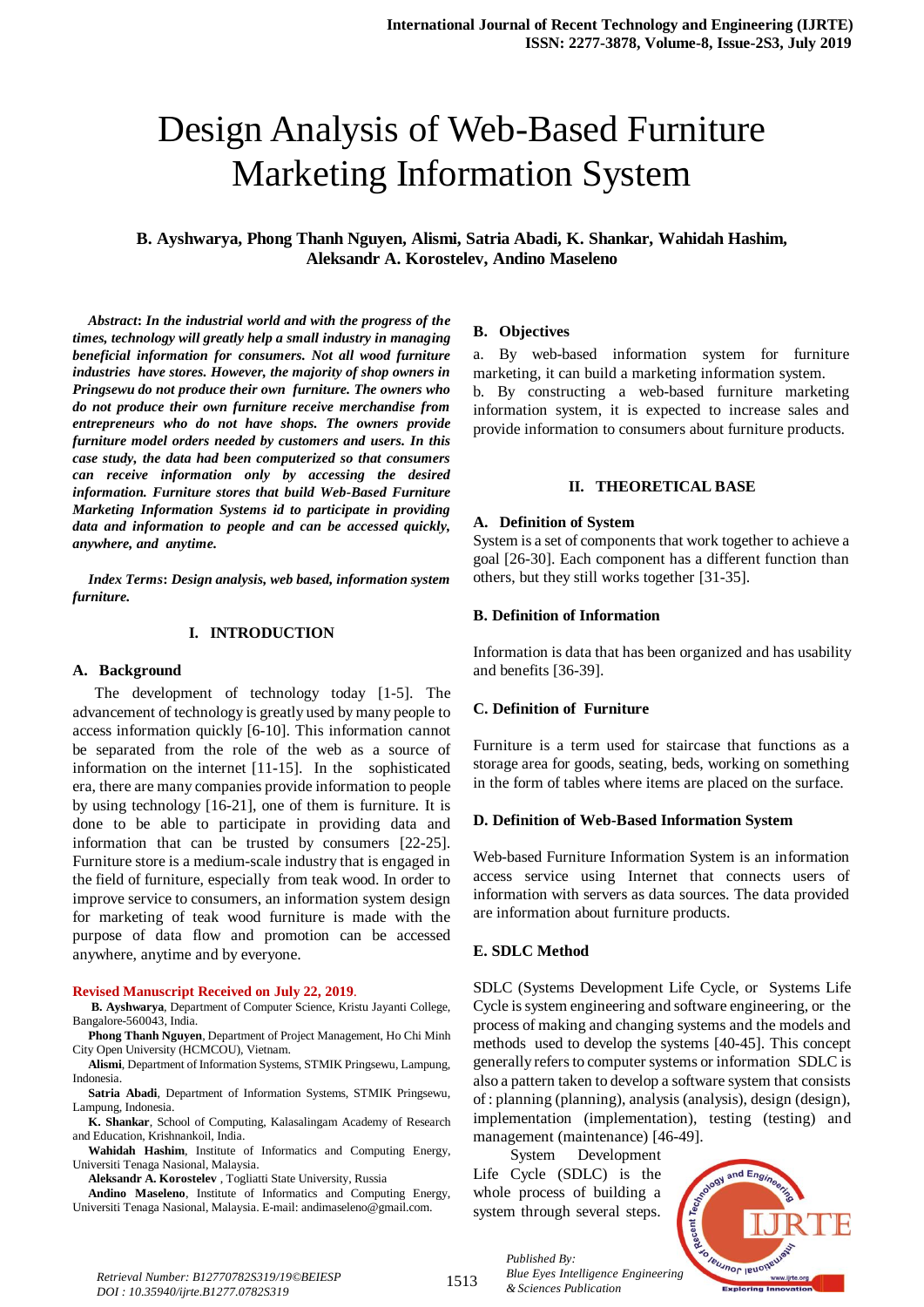There are several SDLC models [50-54]. The model that is quite popular and widely used is waterfall [55-60]. Some other models of SDLC are fountain, spiral, rapid, prototyping, incremental, build & fix, and synchronize  $\&$ stabilize [61-65].

# **III. RESEARCH METHODOLOGY**

The method used by the author in developing and designing systems was a System Development Life Cycle (SDLC). In an SDLC cycle, there are six stages performed by

researchers in developing and designing the system

1. Create running workflow analysis [66-70].

2. Specify the needs of the system, namely performing details about what is needed in developing the system and making plan relating to furniture information systems.

3. Creating design management workflows and programming design that are needed for the development of furniture information systems [71-75].

4. Develop information system by writting needed program.

- 5. Perform test of information system made.
- 6. Implement and maintain the system.

Reseachers applied the SDLC cycle writer sequentially, started from the first stage to the sixth stage. Every step that has finished then reviewed, sometimes with an expert user, especially in the requirements specification and system design stages to ensure that the stages have been done correctly and as expected. If not, the stage needs to be repeated or go back to the previous stage.

Review conducted by the author was quality control test. Quality control was carried out by the author to build the quality of the system. Author documented all stages in the cycle to facilitate maintenance and improvement of system functions.

This Marketing Information System Designed by creating a system flowchart that arranges how the marketing system from the furniture store before the computerized system and how the design of the development system, then it was followed by creating flow documents from the Data Flow Diagram.

# **IV. DESIGN ANALYSIS**

# **A. Context Diagram**

.

This Marketing Information System Design by creating a system flowchart that configurates how the marketing system of the furniture store before the computerized system and how the design of the development system, followed by creating a Context Diagram document can be seen in the following Figure.

# **B. ERD (Entity Relationship Diagram)**

The design of this marketing information system is by creating a system flowchart that arranges how the marketing system of the furniture store before the computerized system

and how the design of the development system were followed by creating a flow document from the Entity Relationship Diagram (ERD).

# **C. Website Implementation**

This output design will display the news about available goods in information system as shown in figure 1.



Figure 1. Display of Website Implementation

# **V. CONCLUSION**

1. By this marketing information system, the furniture store can serve the consumer effectively because consumer can know the stock and type of thing effectively.

2. By this marketing information system, then the delivery of information has wider scope. It facilitates citizens to get information without having to come directly to the place

# **REFERENCEES**

*Published By:*

*& Sciences Publication* 

[1]. Elena V. Smirnova, B. Ayshwarya, Phong Thanh Nguyen, Wahidah Hashim, Andino Maseleno, Using Shell Programs in Educational and Methodological Support for Learning Foreign Language,

International Journal of Applied Exercise Physiology, Vol. 8



*Retrieval Number: B12770782S319/19©BEIESP DOI : 10.35940/ijrte.B1277.0782S319*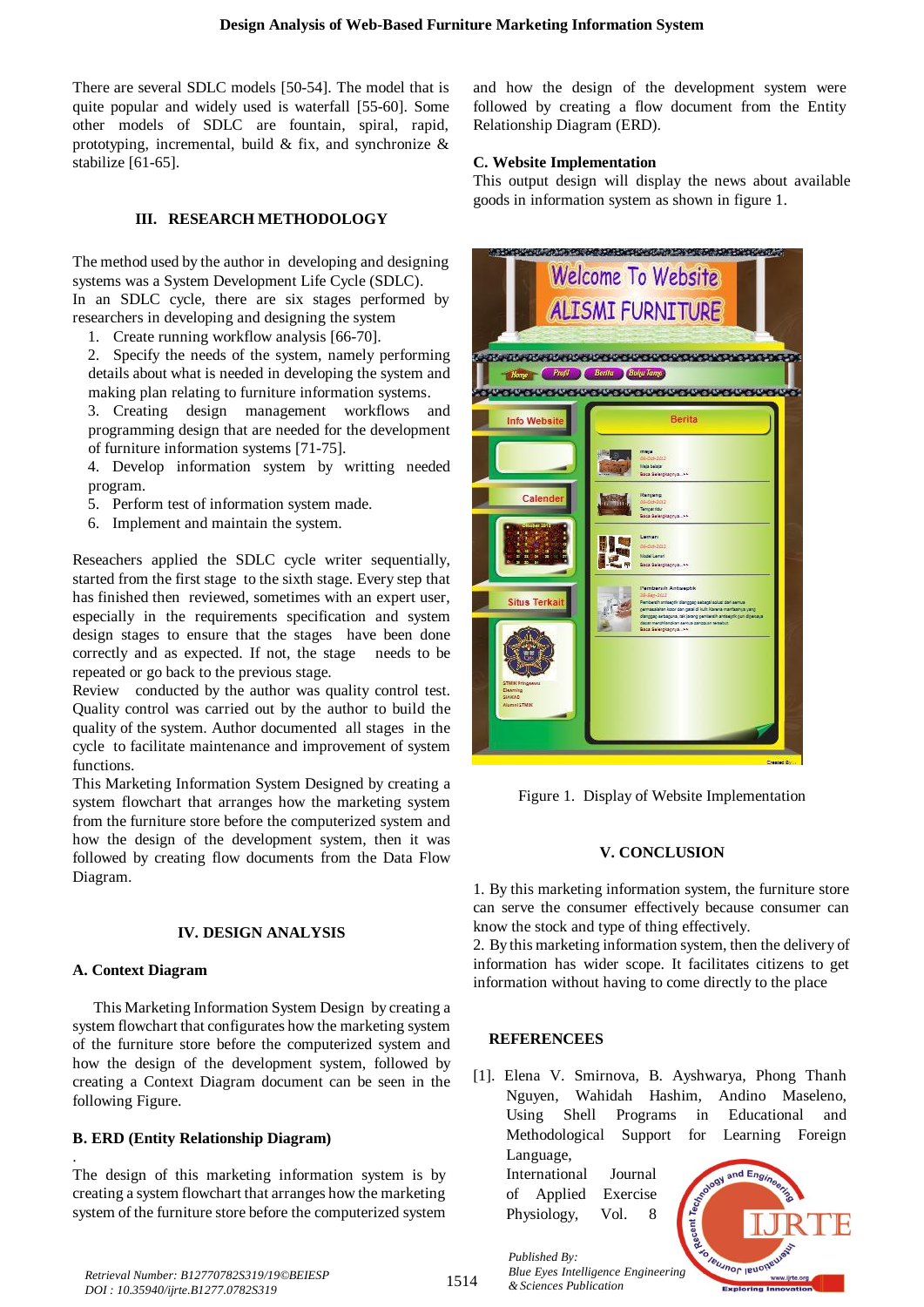$(2.1)$ , 2019. pp. 1027-1032.

- [2]. Inga E. Rakhimbaeva, Aleksandr A. Korostelev, Indira A. Shakirova, B. Ayshwarya, Phong Thanh Nguyen, Wahidah Hashim, Andino Maseleno, Integration of the Educational and Didactic Systems in the Training of Future Teachers, International Journal of Applied Exercise Physiology, Vol. 8  $(2.1)$ , 2019. pp. 1033-1038.
- [3]. Alla L. Busygina, Elena M. Chertakova, Darya B. Shtrikova, B. Ayshwarya, Phong Thanh Nguyen, Wahidah Hashim, Andino Maseleno, Professional forms of Employment in the Russian Federation: Problems and Challenges, International Journal of Applied Exercise Physiology, Vol. 8 (2.1), 2019. pp. 1039-1045.
- [4]. Olga I. Pugach, Andrei V. Ochepovsky, Wahidah Hashim, Andino Maseleno, B.Ayshwarya, Phong Thanh Nguyen, To the use of English Words When Learning Programming, Information Systems and Technologies, International Journal of Applied Exercise Physiology, Vol. 8  $(2.1)$ , 2019. pp. 1046-1051.<sup>T</sup>
- [5]. R. Fenny Syafariani, Andri Sahata Sitanggang, Andino Maseleno, Application of Backend and Frontend Systems on Go-Baby Application in Bandung City, International Journal of Recent Technology and Engineering (IJRTE), Vol. 7, Issue 6S5, pp. 125-131, 2019.
- [6]. Natalia L. Ivanova, Nikolay Ivanovich Sinyavsky, Alexey Valerievich Fursov, Oksana Petrovna Denisova, Andino Maseleno, Future Oil and Gas Students' Attitude to Healthy Lifestyle and Their Participation in the Implementation of Russian Physical Educational Complex «Ready for Labor and Defense» (Rld) Normatives, International Journal of Recent Technology and Engineering (IJRTE), Vol. 7, Issue 6S5, pp. 186-189, 2019.
- [7]. Natalia P. Nikonova, Larisa N. Gorina, Andino Maseleno, Cooperation between the European Union and the Eurasian Union, International Journal of Recent Technology and Engineering (IJRTE), Vol. 7, Issue 6S5, pp. 201-203, 2019.
- [8]. Natalie P. Nikonova, Larisa N. Gorina, Andino Maseleno, Inter-Regional Relationship Based on Geo Economics Requirements, International Journal of Recent Technology and Engineering (IJRTE), Vol. 7, Issue 6S5, pp. 204-206, 2019.
- [9]. Fenny Syafariani R., Andri Sahata Sitanggang, Eko Yudhi Pramono, Wahidah Hashim, Andino Maseleno, Systems and Services Pattern Descriptions at Daycare, International Journal of Recent Technology and Engineering (IJRTE), Vol. 7, Issue 6S5, pp. 207-212, 2019.
- [10].Tri Susilowati, P. Manickam, G. Devika, K. Shankar, Latifah, Muhamad Muslihudin, Wahidah Hashim, Miftachul Huda, Aleksandr Aleeksevich Korostelev, Andino Maseleno, Decision Support

System for Determining Lecturer Scholarships for Doctoral Study Using CBR (Case-Based Reasoning) Method, International Journal of Recent Technology and Engineering (IJRTE), 2019. pp. 3281-3290.

- [11].Muhamad Muslihudin, M. Ilayaraja, K. Sathesh Kumar, K. Shankar, Jauharotun Jamilah, Dita Novitasari, Miftachul Huda, Wahidah Hashim, Irina V. Rudenko, Andino Maseleno, Decision Support System in Kindergarten Selection using TOPSIS Method, International Journal of Recent Technology and Engineering (IJRTE), 2019. pp.3291-3298.
- [12].Muhamad Muslihudin, G. Devika, P. Manickam, K. Shankar, Dian Permana Putra, Eki Pramudia Sukarno Putra, Miftachul Huda, Wahidah Hashim, Oksana P. Denisova, Andino Maseleno, Expert System in Determining Baby Disease using Web Mobile-based Weighted Product Method, International Journal of Recent Technology and Engineering (IJRTE), 2019. pp.3299-3308.
- [13].Muhamad Muslihudin, K. Sathesh Kumar, M. Ilayaraja, K. Shankar, Lailaturrohmah, Dian Permana Putra, Wahidah Hashim, Andino Maseleno, Expert System in Determining the Quality of Nutmeg Breed using Website-Based Forward Chaining Methods, International Journal of Recent Technology and Engineering (IJRTE), 2019. pp.3309-3318.
- [14]. Muhamad Muslihudin, S. Hemalatha, K. Shankar, Eswaran Perumal, Nofiyanti, Satria Abadi, Wahidah Hashim, Andino Maseleno, Application of Expert System for Determining Export Quality Pepper Seeds using Website-Based Forward Chaining Method, International Journal of Recent Technology and Engineering (IJRTE), 2019. pp. 3319-3329.
- [15].Muhamad Muslihudin, Rizky Purnama, Wahidah Hashim, Andino Maseleno, Selection of Temporary Landfill using Fuzzy Multiple Attribute, International Journal of Innovative Technology and Exploring Engineering, 2019. pp.598-604.
- [16].Muhamad Muslihudin, Siti Mukodimah, Erma Dwiyani, Trisnawati, Wahidah Hashim, Andino Maseleno, Fuzzy Logic Prediction of Dengue Hemorrhagic Fever Distribution in Pringsewu Region, International Journal of Innovative Technology and Exploring Engineering, 2019. pp.605-612.
- [17].S. Senthil, B. Ayshwarya, Prediction of Lung Cancer using Blue Whale Optimizer Algorithm with Neural Network Classifier, Journal of Advanced Research in Dynamical and Control Systems, Volume 11, 02-Special Issue, 2019. pp. 1737-1748.
- [18].Narges Bahrami, Sifeng Liu, Vadim Vitalievich Ponkratov, Phong and Engi Thanh Nguyen, Andino Maseleno,



*Retrieval Number: B12770782S319/19©BEIESP DOI : 10.35940/ijrte.B1277.0782S319*

*Published By:*

*& Sciences Publication*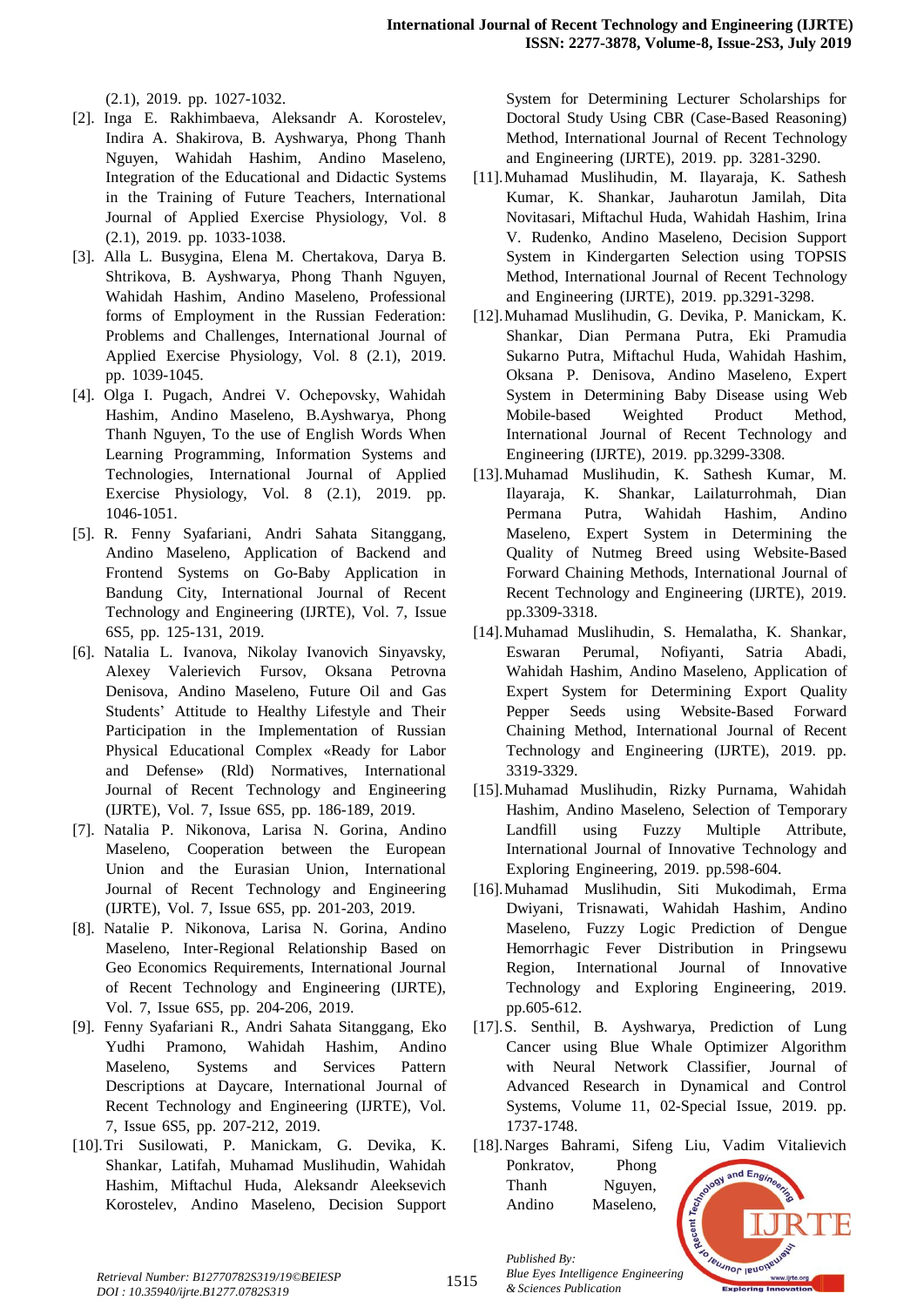Stephen Berti, Novel Load Management for Renewable Generation Sources/Battery System through Cut Energy Expenditure and Generate Revenue, International Journal of Ambient Energy, Taylor and Francis Online, 2019.

- [19].Aravindhan Surendar, J. Muralidharan, Ali Dehghan Saee, Andino Maseleno, Aleksandr Alekseevich Rudenko, David Ros, Mathematical modelling of free convection in an ellipse-rectangular annulus filled with nanofluid using LBM, Thermal Science and Engineering Progress, Elsevier, 2019
- [20].Bochkareva, T. N., Drozdov, V. A., Akhmetshin, E. M., Prikhodko, A. N., Gorbenko, A. V., & Zakieva, R. R. (2018). Improving Information and Technical Support of HR Management System in the Educational Establishment. Paper presented at the Proceedings of the 31st International Business Information Management Association Conference -Innovation Management and Education Excellence through Vision 2020, 3582-3589.
- [21].Akhmetshin, E., Ilyina, I., Kulibanova, V., & Teor, T. (2019). Special aspects of master data-based integrated management of region reputation in modern IT environment. Paper presented at the IOP Conference Series: Materials Science and Engineering,  $497(1)$ doi:10.1088/1757-899X/497/1/012022
- [22].Atova, A. Z., Sitdikov, F. F., & Klychova, G. S.  $(2018)$ . Reporting in the area of sustainable development with information technology application. Management Science Letters, 8(7), 785-794. doi:10.5267/j.msl.2018.5.008
- [23].Sychugov, A. A., Akhmetshin, E. M., Grishin, V. M., Shpakova, R. N., & Plotnikov, A. V. (2019). Algorithm determine trust value to the distributed information systems elements. Journal of Mechanical Engineering Research and Developments,  $42(2)$ , 6-9. doi:10.26480/jmerd.02.2019.06.09.
- [24].Satria Abadi, Akmal Hawi, Akla, Ihsan Dacholfany, Miftachul Huda, Kamarul Shukri Mat Teh, Jaki Walidi, Wahidah Hashim, Andino Maseleno, Identification of Sundep, Leahopper and Fungus of Paddy by using Fuzzy SAW Method, International Journal of Pharmaceutical Research, Volume 11, Issue 1, January - March 2019.
- [25].Andino Maseleno, Miftachul Huda, Kamarul Azmi Jasmi,Bushrah Basiron, Ismail Mustari, Abdul Ghaffar Don, Roslee bin Ahmad, Hau-Kashyap Approach for Student's Level of Expertise, Egyptian Informatics Journal, Elsevier, Vol. 20, Issue 1, March 2019, pp. 27-32.
- [26].Liang Zhou, Hesam Kamyab, Aravindhan Surendar, Andino Maseleno, Aygul Z. Ibatova, Shreeshivadasan Chelliapan, Nima Karachi, Zohreh Parsaee, Novel Z-scheme composite Ag2CrO4/NG/polyimides as high performance nano

catalyst for photoreduction of CO2: Design, fabrication, characterization and mechanism, Journal of Photochemistry and Photobiology A: Chemistry, Elsevier, Volume 368, 1 January 2019, pp 30-40.

- [27].Muhamad Rusliyadi, Azaharaini bin Hj. Mohd. Jamil, Marini Othman, Andino Maseleno, Ratna Tri Kumalasari, Agricultural Extension Policy, Agricultural Growth and Poverty Reduction in Indonesia, International Journal of Engineering and Technology (UAE), Vol. 7, No. 4,  $2018$ , pp. 5539-5550.
- [28].Gunawan Budiyanto, Sri Ipnuwati, Sayyid Azam Al Gifari, Miftachul Huda, Burhanuddin Jalal, Aliza Abdul Latif, Andino Maseleno, April Lia Hananto, Web based expert system for diagnosing disease pest on banana plant, International Journal of Engineering and Technology(UAE), Vol. 7, No. 4, 2018, pp. 4715-4721.
- [29].Elisabet Yunaeti Anggraeni, Pardimin, Ihsan Dacholfany, Akla, Miftachul Huda, Kamarul Shukri Mat Teh, Aminudin Hehsan, Juhazren Junaidi, Farahwahida Mohd Yusof, Hafiza Abas, Mohd Fauzi Abu Husin, Dina Apriani, Aliza Abdul Latif, Andino Maseleno, Modelling effectivenes of IS learning methodology with AHP method, International Journal of Engineering and Technology(UAE), Vol. 7, No. 4,  $2018$ , pp. 4708-4714.<sup>T</sup>
- [30]. Aditya Mulawarman, Ajat Sudrajat, Nedi Hendri, Karnawi Kamar, Dedi Mulyadi, Gunawan Budiyanto, Miftachul Huda, Aliza Abdul Latif, Andino Maseleno, FMADM for determining superior commodity at agroindustry area, International Journal of Engineering and Technology(UAE), Vol. 7, No. 4, 2018, pp. 4667-4673.
- [31].Aprianti Putri Sujana, Andri Sahata Sitanggang, Andino Maseleno, Application of E-Transport through Android-Based Ticketing Applications, Journal of Advanced Research in Dynamical and Control Systems, Issue 13-Special Issue, 2018, pp. 1347-1356.<sup>T</sup>
- [32].Pardimin, Apriadi, Widhiya Ninsiana, M. Ihsan Dacholfany, Karnawi Kamar, Kamarul Shukri Mat Teh, Miftachul Huda, April Lia Hananto, Muhammad Muslihudin, K. Shankar, Natalia V. Kamenez, Andino Maseleno, Developing Multimedia Application Model for Basic Mathematics Learning, Journal of Advanced Research in Dynamical and Control Systems, Issue 14-Special Issue, 2018, pp. 1347-1356.
- [33].Natalia V. Kamenez, Olga Igorevna Vaganova, Zhanna Venediktovna Smirnova, Marina Nikolaevan Bulayeva, and Engi Ekaterina Andreevna Kuznetsova, Andino



*Published By:*

*& Sciences Publication* 

Maseleno, Experience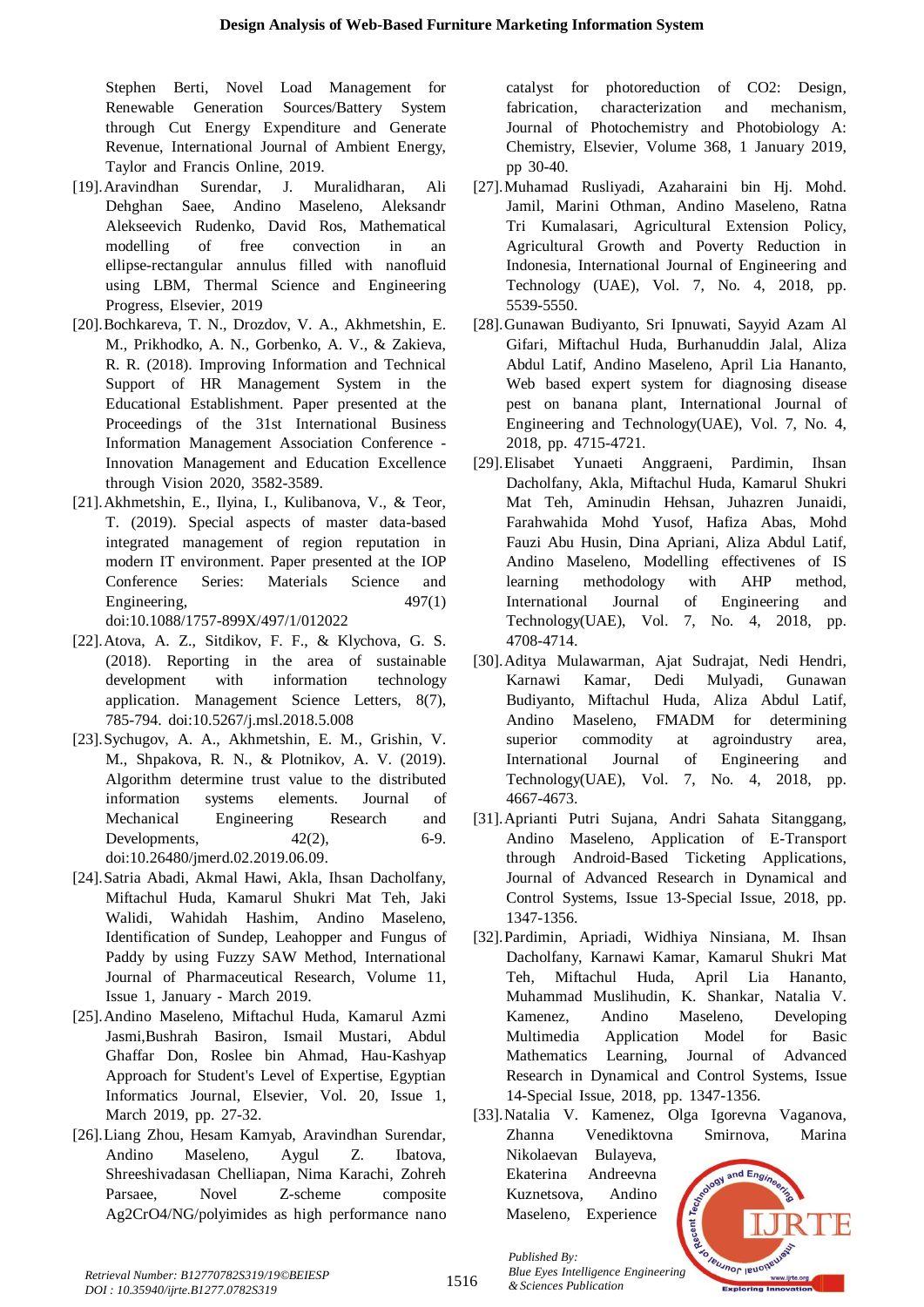of the use of electronic training in the educational process of the Russian higher educational institution, International Journal of Engineering and Technology(UAE), Vol. 7, No. 4, pp. 4085-4089, 2018.

- [34].Olga Igorevna Vaganova, Ludmila N. Zanfir, Zhanna Venediktovna Smirnova, Elena Aleksandrovna Chelnokova, Svetlana Nikolaevna Kaznacheeva, Andino Maseleno, On the linguistic training of future teachers of unlike specialties under the conditions of Russian professional education, International Journal of Engineering and Technology(UAE), Vol. 7, No. 4, pp.  $4090-4095$ , 2018.
- [35].Olga Igorevna Vaganova, Natalia V. Kamenez, Vinnikova Irinia Sergeevna, Ekaterina Vladimirovna Vovk, Zhanna Venediktovna Smirnova, Andino Maseleno, Possibilities of information technologies to increase quality of educational services in Russia, International Journal of Engineering and Technology(UAE), Vol. 7, No. 4, pp. 4096-4102, 2018.
- [36].Zhanna Venediktovna Smirnova, Ludmila N. Zanfir, Olga Igorevna Vaganova, Natalia Vasilevna Bystrova, Nina Vladimirovna Frolova, Andino Maseleno, WorldSkills as means of improving quality of pedagogical staff training, International Journal of Engineering and Technology(UAE), Vol. 7, No. 4, pp. 4103-4108, 2018.
- [37]. Abdul Hamid, Ajat Sudrajat, Razaleigh Muhamat Kawangit, Abdul Ghafar Don, Miftachul Huda, Burhanuddin Jalal, Wahyu Akbar, Azura Onn, Andino Maseleno, Determining basic food quality using SAW, International Journal of Engineering and Technology(UAE), Vol. 7, No. 4, pp. 3548-3555, 2018.
- [38].Noca Yolanda Sari, Miftachul Huda, Kamarul Shukri Mat Teh, Anggia Sari, Ramona Ramli, Andino Maseleno, Decision support system for determining chili plant using fuzzy multiple attribute decision making, International Journal of Engineering and Technology(UAE), Vol. 7, No. 4, pp. 3556-3562, 2018.
- [39].Oktafianto, Ajat Sudrajat Kawangit, Razaleigh Muhamat Kawangit, Abdul Ghafar Don, Miftachul Huda, Amel Dhea Saputri,Aliza Abdul Latif, Andino Maseleno, Determining housing location using weighted product, International Journal of Engineering and Technology(UAE), Vol. 7, No. 4, pp. 3563-3568, 2018.
- [40].Satria Abadi, Miftachul Huda, Kamarul Shukri Mat Teh, Zulkiflee Haron, Mohd. Nasir Ripin, Aminudin Hehsan, Shamsul Sarip, Muhamad Rafiqi Hehsan, Musfika Amrullah, Andino Maseleno, Hazard Level of Vehicle Smoke by Fuzzy Multiple Attribute Decision Making with Simple Additive Weighting Method, International Journal of

Pharmaceutical Research, Vol. 10, Issue 4, 2018.

- [41]. Fauzi, Miftachul Huda, Kamarul Shukri Mat Teh, Zulkiflee Haron, Mohd. Nasir Ripin, Aminudin Hehsan, Hafiza Abas, Muhamad Rafiq, July Irawan, Satria Abadi, Andino Maseleno, The Design of Fuzzy Expert System Implementation for Analyzing Transmissible Disease of Human, International Journal of Pharmaceutical Research, Vol. 10, Issue 4, 2018.
- [42]. Mohamed Elhoseny, K. Shankar, S.K. Lakshmanaprabu, Andino Maseleno, N. Arunkumar, Hybrid Optimization with Cryptography Encryption for Medical Image Security in Internet of Things, Neural Computing and Applications, Springer, October 2018, pp. 1-15.
- [43].E. Laxmi Lydia, P. Krishna Kumar, K. Shankar, S.K. Lakshmanaprabu, R.M. Vidhyavathi, Andino Maseleno, Charismatic Document Clustering through Novel K-Means Non-negative Matrix Factorization (KNMF) Algorithm using Key Phrase Extraction, International Journal of Parallel Programming, Springer, 2018, pp. 1-19.
- [44].K. Shankar, S.K. Lakshmanaprabu, Deepak Gupta, Andino Maseleno, Victor Hugo C. De Albuquerque, Optimal feature-basedmulti-kernel SVM approach for thyroid disease classification, The Journal of Supercomputing, Springer, Vol. 74, no. 259, 2018, pp. 1-16.
- [45].M. Miftakul Amin, Adi Sutrisman, Deris Stiawan, Andino Maseleno, Design Restful WebService of National Population Database for supporting E-health interoperability service, Journal of Theoretical and Applied Information Technology, vol. 96, issue 15, 2018.
- [46].A.H. Motlagh, S.V. Klyuev, Aravindhan Surendar, Aygul Z. Ibatova, Andino Maseleno, Catalytic Gasification of Oil Sludge with Calcined Dolomite, Petroleum Science and Technology, Taylor and Francis, pp. 1-5, 2018.
- [47]. Aravindhan Surendar, Alireza Bozorgian, Andino Maseleno, Lubov K. Ilyashenko, Meysam Najafi, Oxidation of Toxic Gases via Ge-B36N36 and Ge-C72 Nanocages as Potential Calaysts, Inorganic Chemistry Communications, Elsevier, Vol. 96, October 2018, pp. 206-210.
- [48]. Abdolhamid Namdarian, Amin Goljanian Tabrizi, Andino Maseleno, Abdolkhaled Mohammadi, Seyyed Ebrahim Mossavifard, One step synthesis of rGO-Ni3S2 nano-cubes composite for high-performance supercapacitor electrodes, International Journal of Hydrogen Energy, Elsevier, vol. 43, Issue 37, 13 September 2018, pp.17780-17787.
- [49]. Aravindhan Surendar, Lina G. Akhmetov, Lubov K. Ilyashenko, Andino



*Retrieval Number: B12770782S319/19©BEIESP DOI : 10.35940/ijrte.B1277.0782S319*

*Published By: Blue Eyes Intelligence Engineering & Sciences Publication*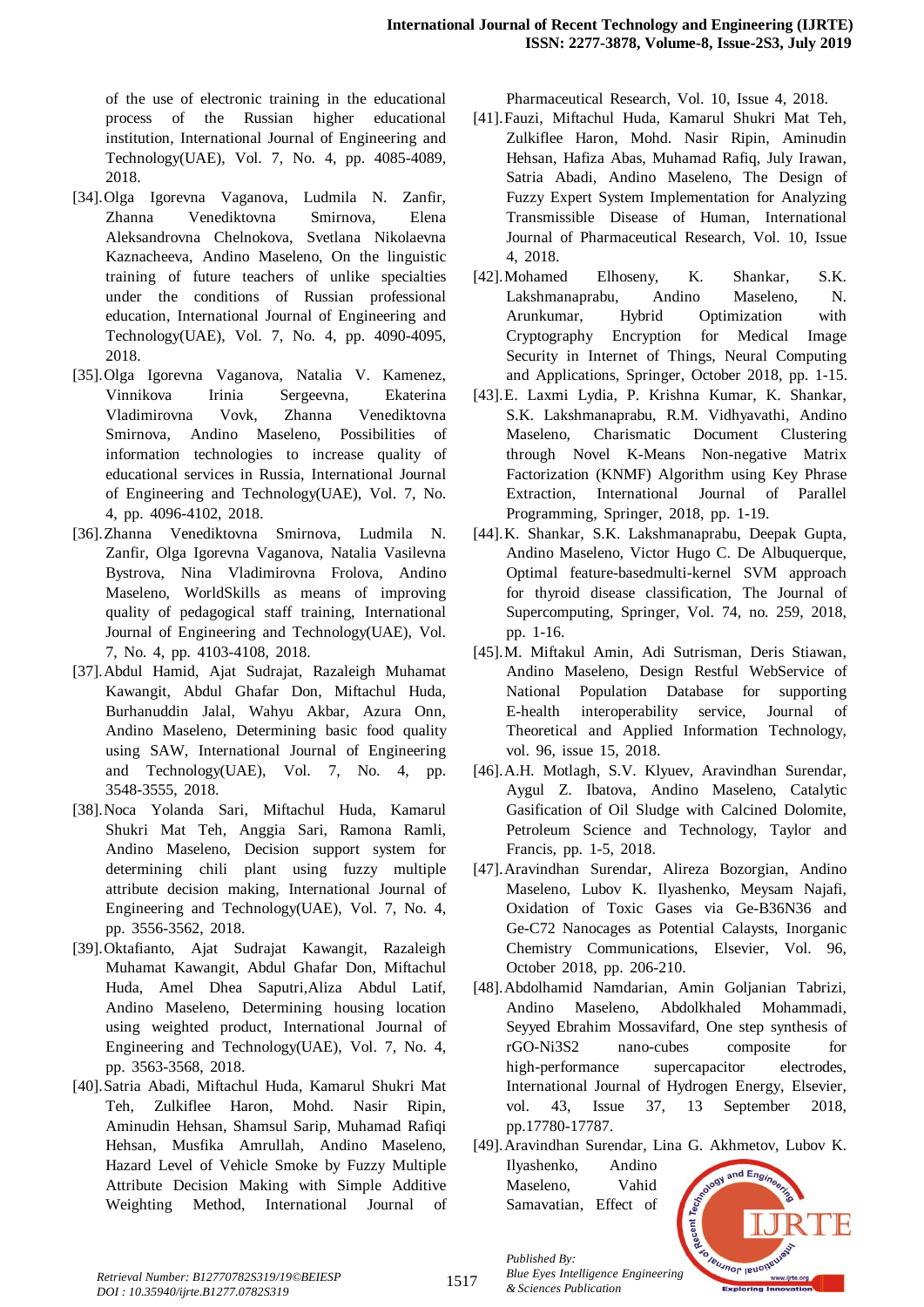thermal cycle loadings on mechanical properties and thermal conductivity of a porous lead-free solder joint, IEEE Transactions on Components, Packaging, and Manufacturing Technology, 2018, pp. 1769-1776.

- [50].Aravindhan Surendar, Vahid Samavatian, Andino Maseleno, Aygul Z. Ibatova, Majid Samavatian, Effect of solder layer thickness of thermo-mechanical reliability of a power electronic system, Journal of Material Science: Materials in Electronics, Springer, September 2018, Volume 29, Issue 17, pp. 15249-15258.
- [51]. Majid Samavatian, Lubov K. Ilyashenko, Aravindhan Surendar, Andino Maseleno, Vahid Samavatian, Effect of System Design on Fatigue Life of Solder Joints in BGA Packages Under Vibration at Random Frequencies, Journal of Electronic Materials, November 2018, Volume 47, Issue 11, pp. 6781-6790.
- [52].Ilgar Javanshir, Andino Maseleno, Shahin Tasoujian, Majid Oveisi, Optimization of suspension system of heavy off-road vehicle for stability enhancement using integrated anti-roll bar and coiling spring mechanism, Journal of Central South University, September 2018, Volume 25, Issue 9, pp  $2289 - 2298$ .
- [53].Andino Maseleno, Alicia Y.C. Tang, Moamin A. Mahmoud, Marini Othman, K. Shankar, Big Data and E-Learning in Education, International Journal of Computer Science and Network Security, 2018, Vol. 18, No. 5, pp. 171-174.
- [54].Muhammad Assahubulkahfi, Yahaya Md. Sam, Andino Maseleno, Miftachul Huda, LQR Tuning by Particle Swarm Optimization of Full Car Suspension System, International Journal of Engineering and Technology(UAE), Vol. 7, No. 2.13, 2018, pp. 328-331.
- [55].Dwi Kurniasih Kamarul Azmi Jasmi, Bushrah Basiron, Miftachul Huda, Andino Maseleno, The uses of fuzzy logic method for finding agriculture and livestock value of potential village, International Journal of Engineering and Technology(UAE), Vol. 7, No. 3, 2018, pp. 1091-1095.<sup>T</sup>
- [56].Hana Adela, Kamarul Azmi Jasmi, Bushrah Basiron, Miftachul Huda, Andino Maseleno, Selection of Dancer Member using Simple Additive Weighting, International Journal of Engineering and Technology(UAE), Vol. 7, No. 3, 2018, pp. 1096-1107.
- [57].Tri Susilowati, M. Ihsan Dacholfany, Sudirman Aminin, Afiful Ikhwan, Badlihisham Mohd. Nasir, Miftachul Huda, Adi Prasetyo, Andino Maseleno, Fiqih Satria, Sri Hartati, Wulandari, Getting Parents Involved in Child's School: Using Attendance Application System based on SMS Gateway, International Journal of Engineering and Technology(UAE), Vol. 7, No.  $2.27$ ,  $2018$ , pp.

167-174.

- [58]. Andino Maseleno, Alicia Y.C. Tang, Moamin A. Mahmoud, Marini Othman, Suhendi Saputra, Muhamad Muslihudin, Fuzzy AHP Method to Determine Headache Types based on Symptoms, Investigacion Clinica, Vol. 58, No. 1, 2017.
- [59].Andino Maseleno, Miftachul Huda, Maragustam Siregar, Roslee Ahmad, Aminudin Hehsan, Zulkiflee Haroon, Mohd Nasir Ripin, Siti Suhaila Ikhwani, Kamarul Azmi Jasmi, Combining the Previous Measure of Evidence to Educational Entrance Examination, Journal of Artificial Intelligence, Vol. 10, No. 3, pp. 85-90, 2017. ISSN: 2077-2173. doi: 3923/jai.2017.85.90
- [60]. Miftachul Huda, Andino Maseleno, Kamarul Azmi Jasmi, Ismail Mustari, Bushrah Basiron, Strengthening Interaction from Direct to Virtual Basis: Insights from Ethical and Professional Empowerment, International Journal of Applied Engineering Research, Vol. 12, No. 17, pp. 6901-6909, 2017. ISSN: 0973-4562.
- [61]. Miftachul Huda, Andino Maseleno, Masitah Shahrill, Kamarul Azmi Jasmi, Ismail Mustari, Bushrah Basiron, Exploring Adaptive Teaching Competencies in Big Data Era, International Journal of Emerging Technologies in Learning, Vol. 12, No. 3, pp. 68-83, 2017. ISSN: 1863-0383. doi: 10.3991/ijet.v12i03.6434.
- [62].Andino Maseleno, Glenn Hardaker, Noraisikin Sabani, Nabilah Suhaili, Data on multicultural education and diagnostic information profiling: Culture, learning styles and creativity, Data in Brief, Elsevier, Vol. 9, pp. 1048-1051, December 2016. doi: 10.1016/j.dib.2016.11.024.
- [63]. Andino Maseleno, Md. Mahmud Hasan, Norjaidi Tuah, Charles Rangga Tabbu, Fuzzy Logic and Dempster-Shafer Theory to Predict The Risk of Highly Pathogenic Avian Influenza H5N1 Spreading, World Applied Science Journal, Vol. 34, No. 8, pp. 995-1003, 2016. ISSN: 1818-4952. doi: 10.5829/idosi.wasj.2016.34.8.15688
- [64]. Andino Maseleno, Glenn Hardaker, Malaria Detection using Mathematical Theory of Evidence, Songklanakarin Journal of Science and Technology, Vol. 38, No. 3, pp. 257-263, 2016. ISSN: 0125-3395. doi:10.14456/sjst-psu.2016.35
- [65].Andino Maseleno, Md. Mahmud Hasan, Muhammad Muslihudin, Tri Susilowati, Finding Kicking Range of Sepak Takraw Game: Fuzzy Logic and Dempster-Shafer Theory Approach, Indonesian Journal of Electrical Engineering and Computer Science, Vol. 2, No. 1, pp. 187 - 193, 2016. **ISSN:** 2502-4752. doi: 10.11591/ijeecs.v2.i1.pp187-193
- [66]. Andino Maseleno, Md. Mahmud Hasan. Norjaidi Tuah, Fauzi, Muhammad

*& Sciences Publication* 

*Published By:*



*Retrieval Number: B12770782S319/19©BEIESP DOI : 10.35940/ijrte.B1277.0782S319*